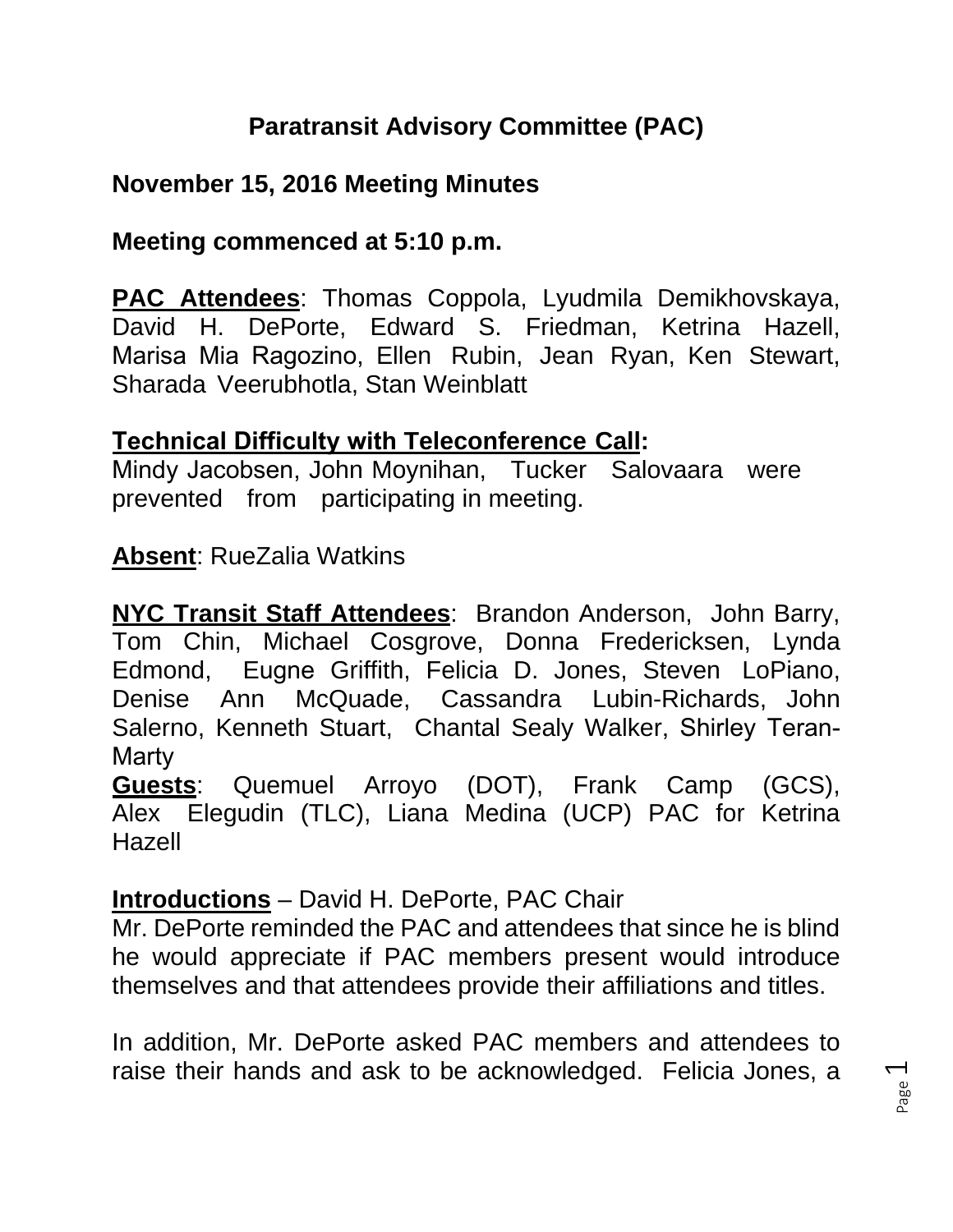Paratransit staff member, kept track of those wishing to be recognized for Mr. DePorte.

Mr. DePorte reminded PAC members that they would be limited to one question or one comment at a time.

### **Announcements** – PAC Chair David H. DePorte

Acknowledged Denise Ann McQuade's upcoming retirement, her many years of dedicated service to the PAC and expressed that she would be missed. He presented her with a token of the PAC's appreciation and Ellen Rubin brought cookies for all present to enjoy marking Denise's retirement.

Ms. McQuade thanked the PAC for their thoughtfulness and delicious cookies. She said that she felt she was leaving at a time when the PAC was in good shape and had all positions on the committee filled by members with extensive experience, energy and a variety of skills and dedicated to improving Paratransit service for all.

**I. Approval of Minutes** – PAC Chair David H. DePorte Mr. DePorte called for the approval of the September 27, 2016 minutes and asked if PAC members had any corrections or changes to the minutes. Hearing none, Ken Stewart moved to approve minutes and Ellen Rubin seconded the motion. Minutes approved unanimously

**II. AAR Service Report** – Vice President Steve LoPiano As requested by the PAC, Steve LoPiano provided a summary of the Paratransit Report.

Registrants increased 3.9% comparing 140,364 registrants in August 2015 to 145,901 registrants August 2016.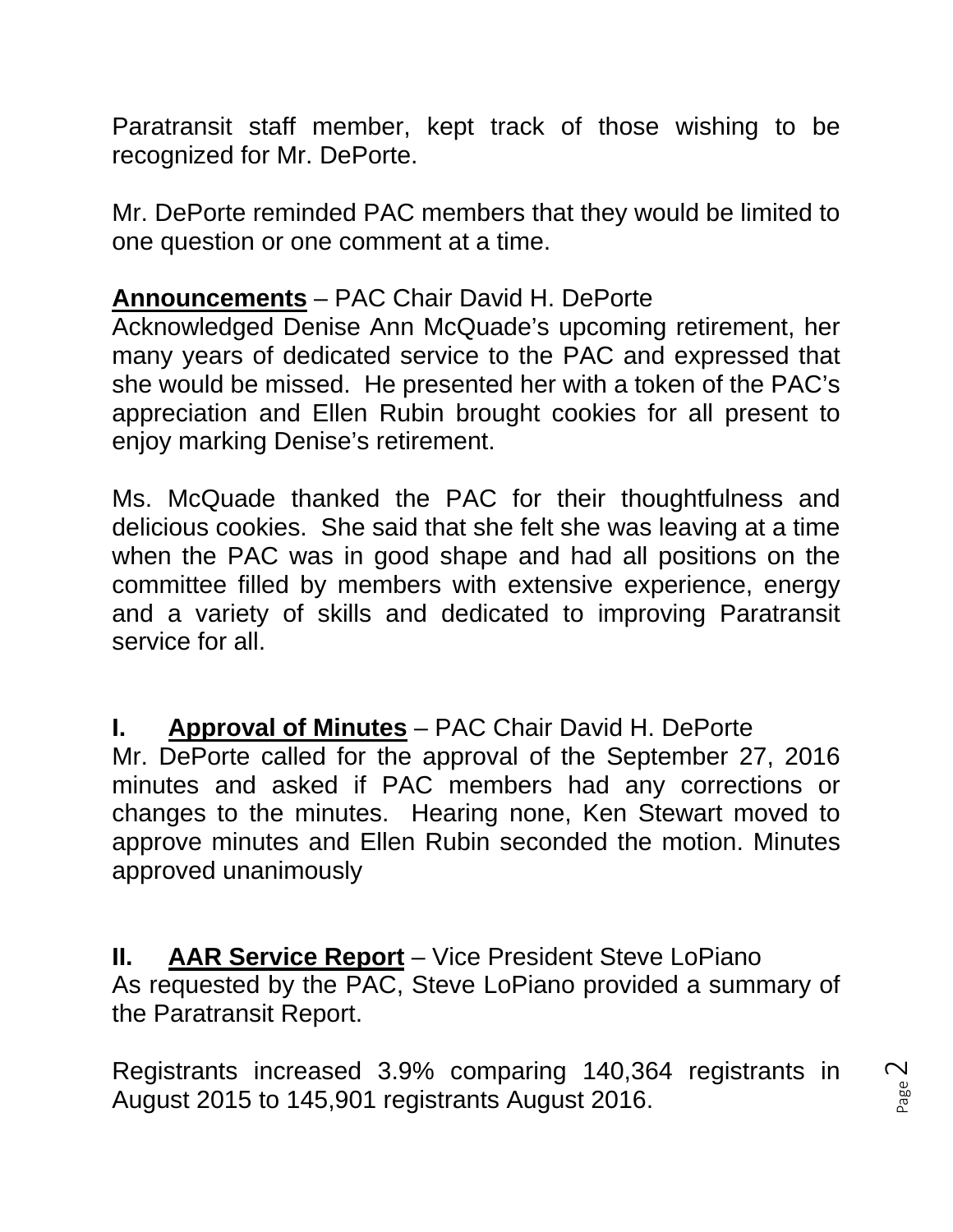Trips scheduled increased 2.7% comparing 555,084 Trips Scheduled in August 2015 to 570,212 Trips Scheduled in August 2016.

Trips completed increased 3.0% comparing 527,622 Trips Completed in August 2015 to 543,232 Trips Completed in August 2016.

Customer No-Shows decreased 6.5% comparing 8,599 Customer No-Shows in August 2015 to 8,040 Customer No-Shows in August 2016.

Carrier No-Shows decreased 66.5% comparing 1,063 Carrier No-Shows in August 2015 to 356 Carrier No-Shows in August 2016.

Total No-Shows decreased 14.9% comparing 12,358 Total No-Shows in August 2015 to 10,512 Total No-Shows in August 2016.

On Time Performance increased 2.7% comparing 92.1% On Time Performance in August 2015 to 94.8% On Time Performance in August 2016.

Appointments on Time increased 3.0% comparing 89.0% in August 2015 to 92.0% in August 2016.

Late Trips by Carrie decreased 37.6% comparing 30,948 Late Trips by Carrier in August 2015 to 19,323 Late Trips by Carrier in August 2016.

Complaints increased 19.5% comparing 2,422 complaints in August 2015 to 2,895 complaints in August 2016.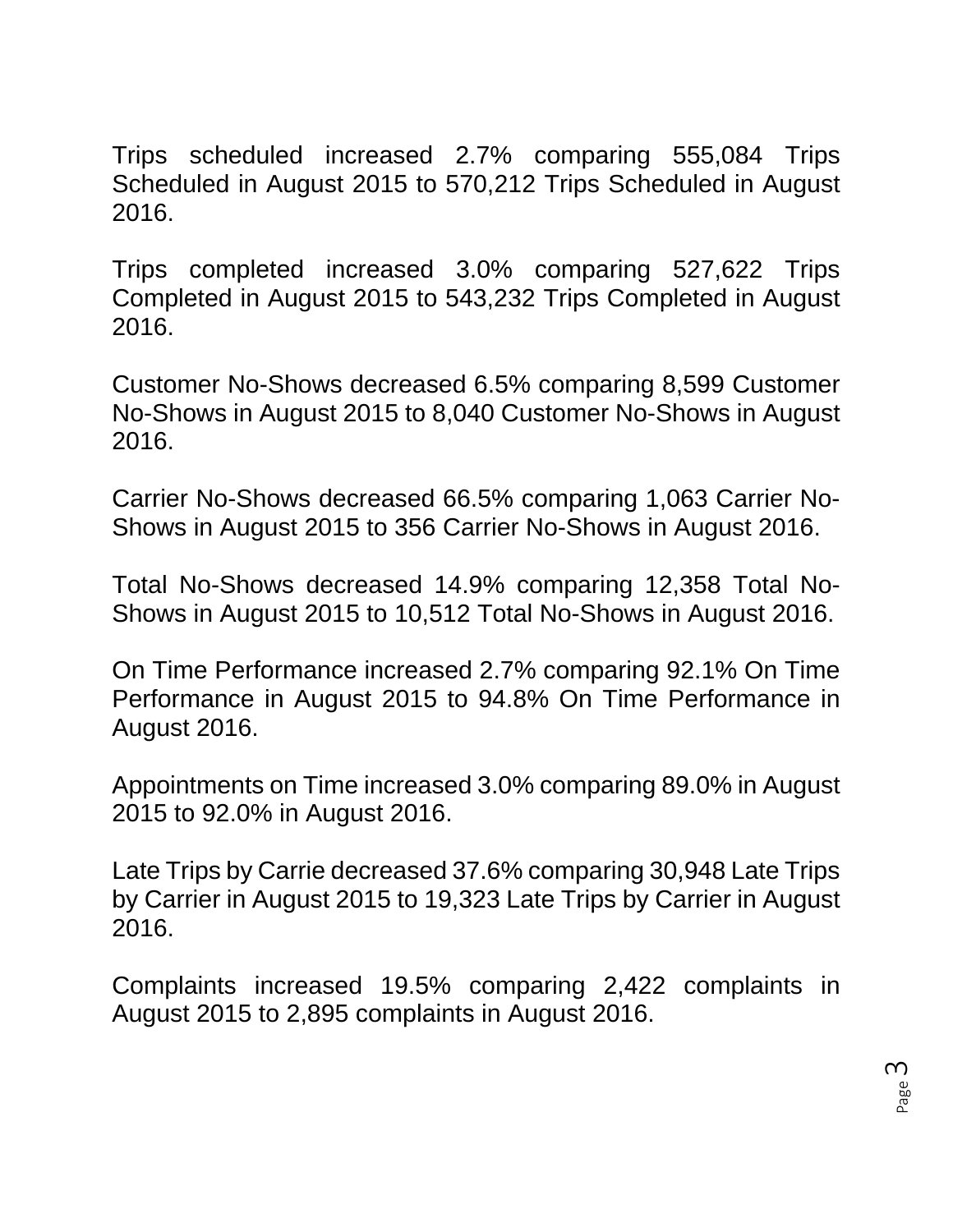There was a 19.5% increase in complaints per 1,000 boardings comparing 3.25 complaints per 1,000 boardings in August 2015 to 3.75 complaints per 1,000 boardings in August 2016.

Commendations increased 57.8% comparing 578 Commendations in August 2015 to 912 Commendations in August 2016.

Total Boardings increased 3.5% comparing 744,925 Total Boardings in August 2015 to 770,778 Total Boardings in August 2016.

**III. Paratransit Topic** – The Contract Management Unit John Salerno, Contract Management Officer

John Salerno presented on the Contracts Unit, its mandate, how it fulfills its mission and included an overview of new driver training by carriers. Topics included carrier performance, trend analyses, daily provision of audit analyses, vendor status, regular meetings with carriers, key performance indicators. FTA drug and alcohol testing requirements that include preemployment, post-accident, random and reasonable suspicion drug testing was covered which requires 100% compliance. Contracts for on-street service covers 13 dedicated carriers, 2 brokers and 4 voucher companies. All AAR vehicles are 100% GPS equipped and our brokers have a goal to be 100% GPS by the end of the year.

### **IV.** PAC Topic –Driver Training

John Barry, Director of Standards and Compliance (S&C)

John Barry, presented a training program administered by NYCT called the Performance and Evaluation (P&E) Class. In 2016, of 3,310 AAR dedicated carrier drivers,1,165 drivers were trained. Emphasis was placed on training drivers who have had accidents

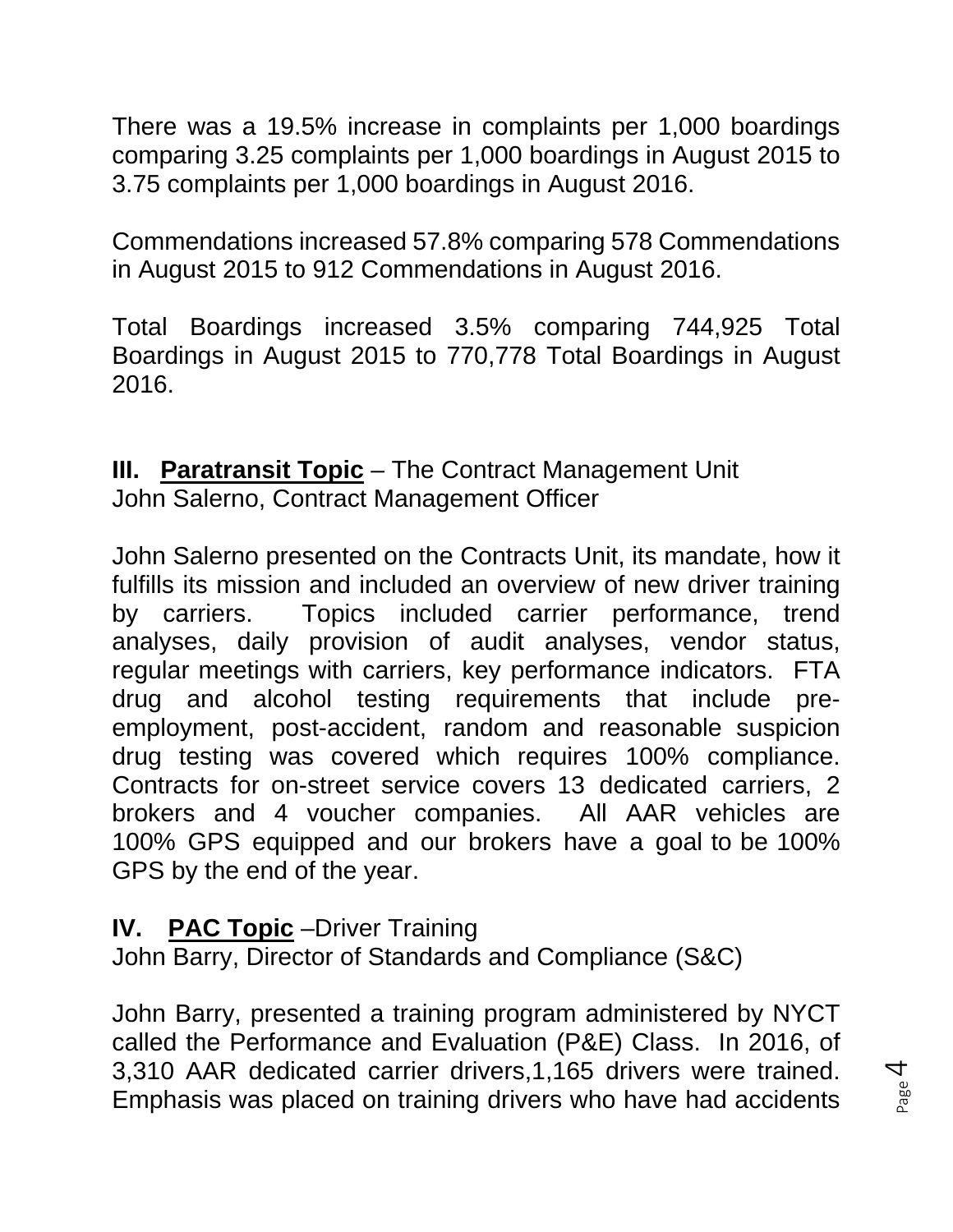or other performance issues. Training in the securement of wheelchairs is also emphasized as well as the Mayor's Vision Zero program to avoid pedestrian accidents. Staff from the Customer Relations Unit attend P&E Classes to speak about customer Service' concerns. The next Class is in January 2017. Some of the PAC members have attended these classes to offer a customer's perspective to AAR drivers.

# **Discussions and Member Feedback**

# **Driver Training**

Edward Friedman asked if drivers receive training about individuals with a wide range of disabilities. Luda Demikhovskaya, Sharada Veerubhotla and Ken Stewart also had training questions. Michael Cosgrove, Deputy Vice President of Paratransit, responded that this component is included in the carriers training curriculum. In addition, the supplier of the restraint equipment found in dedicated vehicles, QStraint, provides additional training on wheelchair securement on an as needed basis.

John Barry, Director of Standards and Compliance (S&C), informed the PAC that we provide fundamentals on wheelchair securement. Michael Cosgrove added that when we have an issue with an individual driver's performance concerning securement, the carrier is required to retrain the driver and then S&C observes the driver's competency in terms of proper securement.

Mia Ragozino asked are there actually 24 hours of training for drivers? Michael Cosgrove responded that drivers are brought in for refresher training annually on their anniversary.

Ken Stuart, Customer Relations Officer, added that driver complaints are reviewed and then sent to carriers for response.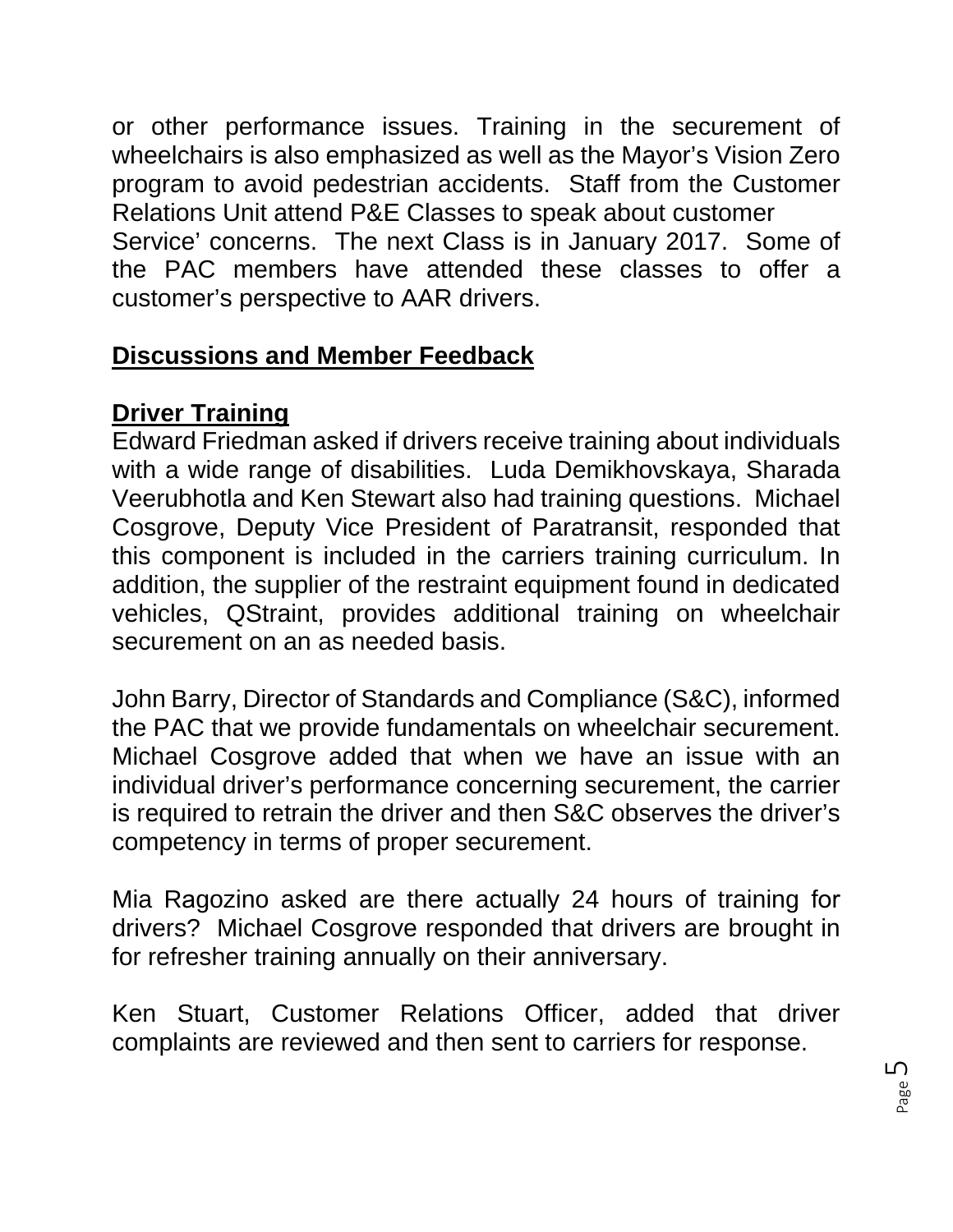### **Vehicle Maintenance**

Jean Ryan asked if lifts are regularly inspected because she has encountered sagging lifts. Jean also mentioned that sometimes there aren't enough tie downs to secure wheelchairs. Ms. Ryan noted that most drivers secure wheelchairs correctly.

Steve LoPiano stated that safety inspections of lifts are performed every 4,000 miles. Preventive Maintenance Inspection's (PMI's) are conducted. If a vehicle defect is encountered, a work order will be written up and the carrier's maintenance department will repair the defect.

Drivers are responsible for daily pre-trip vehicle inspections before going into revenue service. Checking to see that the correct securement equipment is on board is part of this inspection. If a safety sensitive defect is encountered in a vehicle, it must be reported immediately and that vehicle is not fielded until the carrier's maintenance department has addressed the defect. If a safety defect occurs while the vehicle is in service, it is taken off the road until it is fixed.

In summary, if a safety defect occurs on a vehicle, that vehicle is not to be fielded back on the road until that defect is checked and repaired. Broken heating and air conditioning also falls into this category. Our S&C unit also re-racks vehicles to make sure carriers are making positive repairs.

#### **Call Center**

Felicia Jones, Deputy Director, Customer Complaint Line, responded to a question that calls to the Complaint Line about same day trip problems that are transferred to Travel Services for resolution.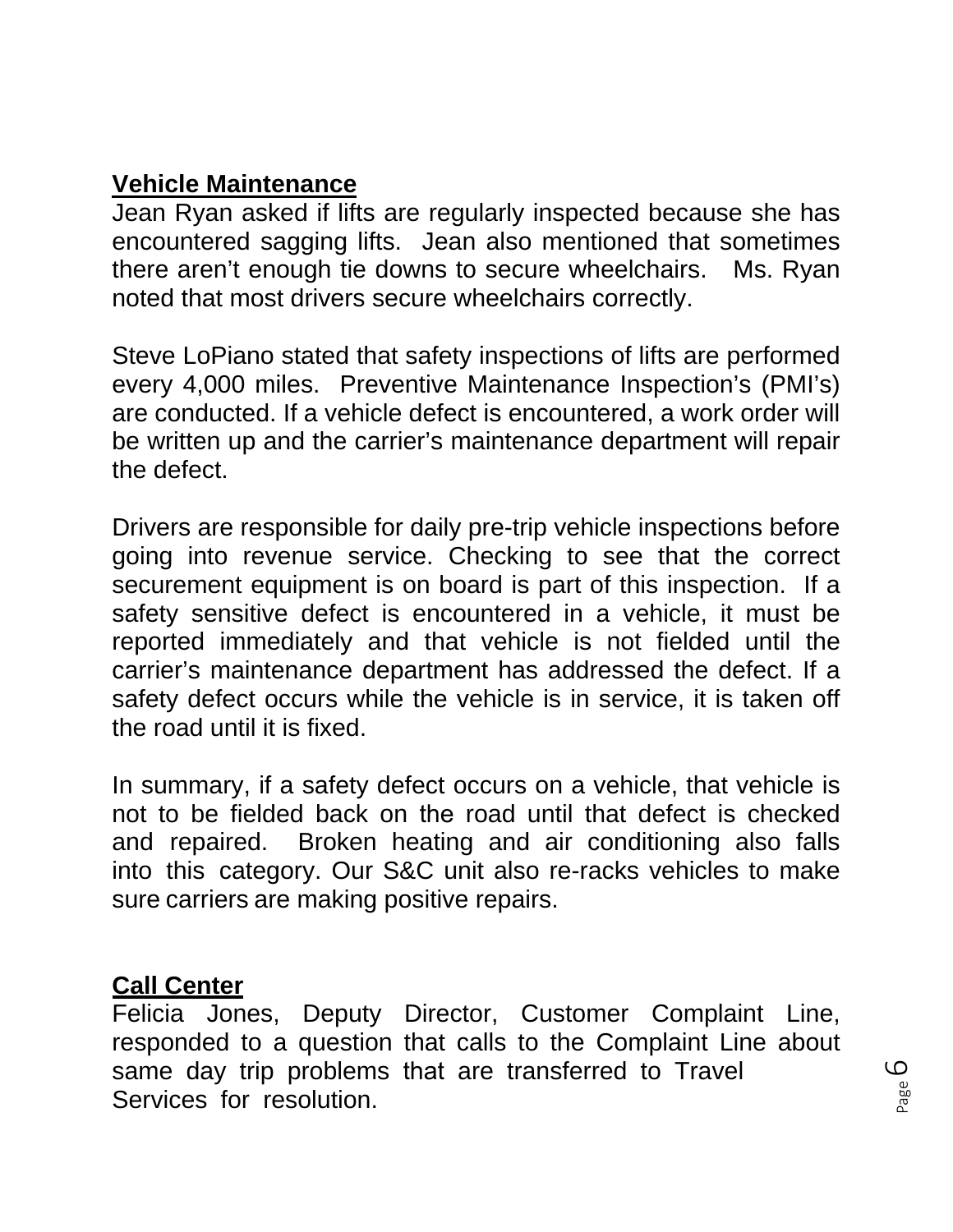Ken Stewart stated that Customer Care Agents on line 5 often speak too quickly and some speak languages other than English as their primary language.

# **Contract Management**

There were some questions by PAC members about when we impose fines on carriers. Steve LoPiano clarified that we don't impose fines but that contracts contain articles that cover Liquidated Damage and Credit for Performance Deficiency assessments which are applied. These assessments amount to over \$1 million annually for things like nonworking GPS and when a carrier isn't arriving on time at least 92% of the time. Steve added that a software enhancement is in development which would give us GPS feeds of broker vehicles with accurate ETA's.

Edward inquired if brokers received the same training and was informed that Eugene Griffith's safety group assess the brokers and their drivers are trained at the base and closely monitored.

# **V. New/Old Business**

The PAC requested an update on Broker Service as their item at the January 2017 meeting. Steve LoPiano said Paratransit's item would focus on the Scheduling Department.

Ms. Veerubhotla asked if the reason ETAs are currently based on the last drop off or pick up is a defect in the GPS or if it's a result of the way we calculate ETAs.

Steve LoPiano said we are working on a new system to calculate GPS. It will calculate the vehicle's location every 30 seconds versus the current 2 minute interval. In the future, ETAs will be based on the vehicle's location and not the last pick up or drop off.